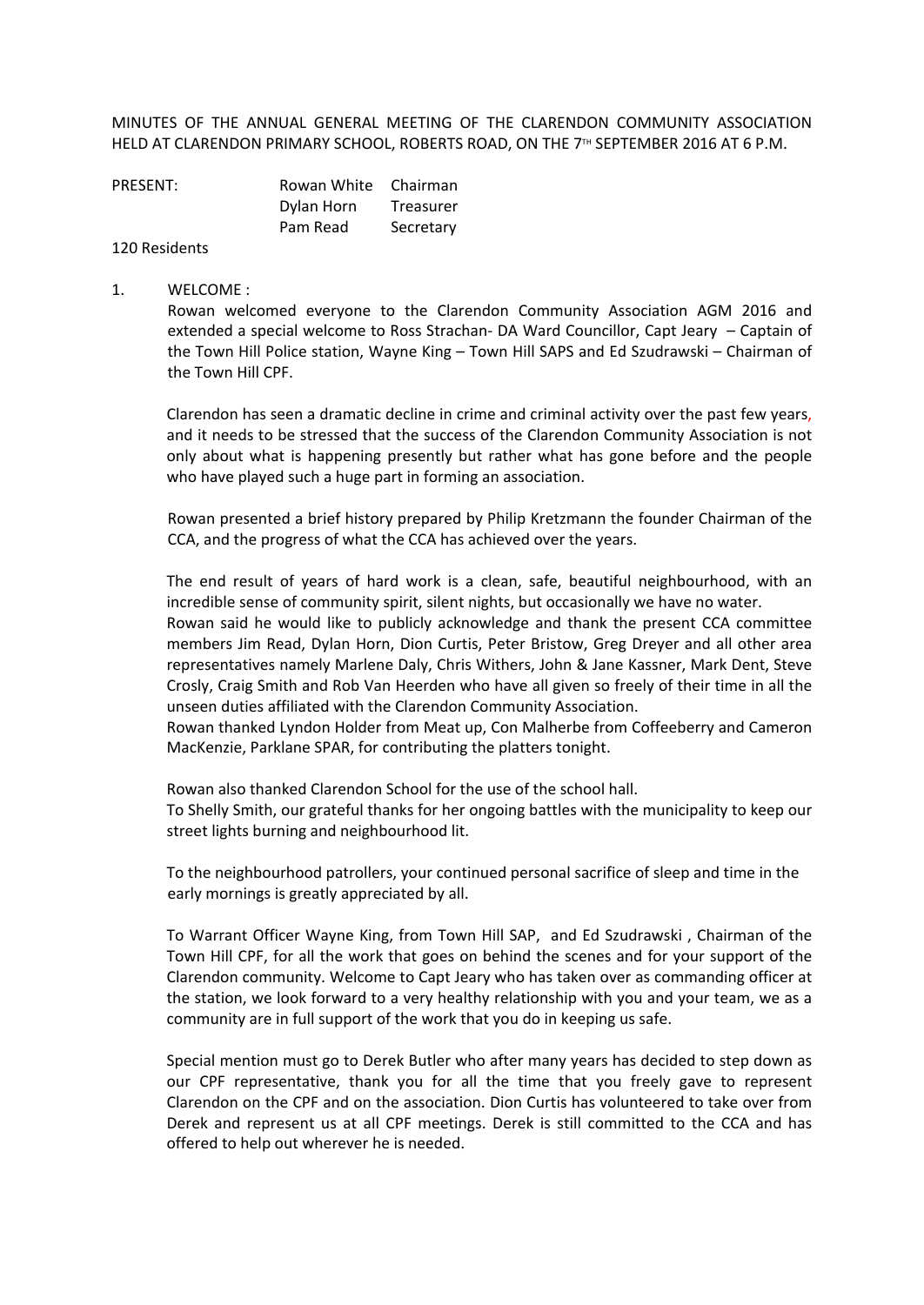Rowan also thanked Rob Evans as he did not get enough of a chance to publicly thank Rob at last year's AGM, for the 3 years of chairmanship and ongoing support that really galvanised the CCA and set us on the path where we find ourselves today. Rowan said it is a rather large set of shoes that he hoped he has managed to fill. Thank you Rob.

And finally Pam Read, for all she has done and continues to do in beautifying our neighbourhood, keeping all records up to date and all the dedication to the association and all the support and assistance to me personally over the past year.

- 2. APOLOGIES : 20 Apologies were recorded.
- 3. MINUTES OF AGM 2015 : The Minutes of the AGM of the 15<sup>th</sup> September 2015 having been circulated were confirmed and accepted.
- 4. FEEDBACK ON THE MINUTES OF AGM 2015 :

Special Rating Area that was proposed was investigated after last year's AGM but the process turned out to be a particularly lengthy and an expensive one. It was decided not to pursue it.

What we have done instead is attempt to increase the contributing membership in order that the CCA maintains firm and transparent control of the finances and ultimately the smooth running of the neighbourhood and association.

The WhatsApp groups have been aligned with CCA membership and we have restructured the 4 original community groups into 2 large security groups.

5. DA WARD REPORT: Ross Strachan

Ross presented his report and said he was pleased with the attendance and participation of the Clarendon community.

Water crisis: There are 2 Engineers who have guided and advised him through this and said in the 1987 drought the municipality were prepared for it. The water comes from Spring Grove, Ethekwini gets first then us. There is only one Civil Engineer in the municipality and there are no procedures in place

Crime: Ross said he is happy to see crime has come down especially since Magma is now in the neighbourbood.

Ross advised the meeting that residents should feel free to contact him with any problems and asked Pam to send out his e-mail to the community.

6. TOWNHILL SAPS and CPF - Capt Jeary and Ed Szudrawski

Captain Jeary:

Capt Jeary said he was happy to see such a big turnout and interest from the community. He said he started at Town Hill SAPS in May and was in Hilton for 15 years. Warrant Officer Wayne King who has been at Town Hill for 20 years is one of his officers and he requested the community to contact him if need be. Captain Jeary also congratulated Ed Szudrawski the CPF Chairman, on doing a fine job which has its challenges. He also welcomed Warrant Officers Muller and Taver from Prestbury SAPS. He also said that half of Clarendon is served by Prestbury and half by Town Hill.

Captain Jeary said the crime statistics are available on the SAPS website.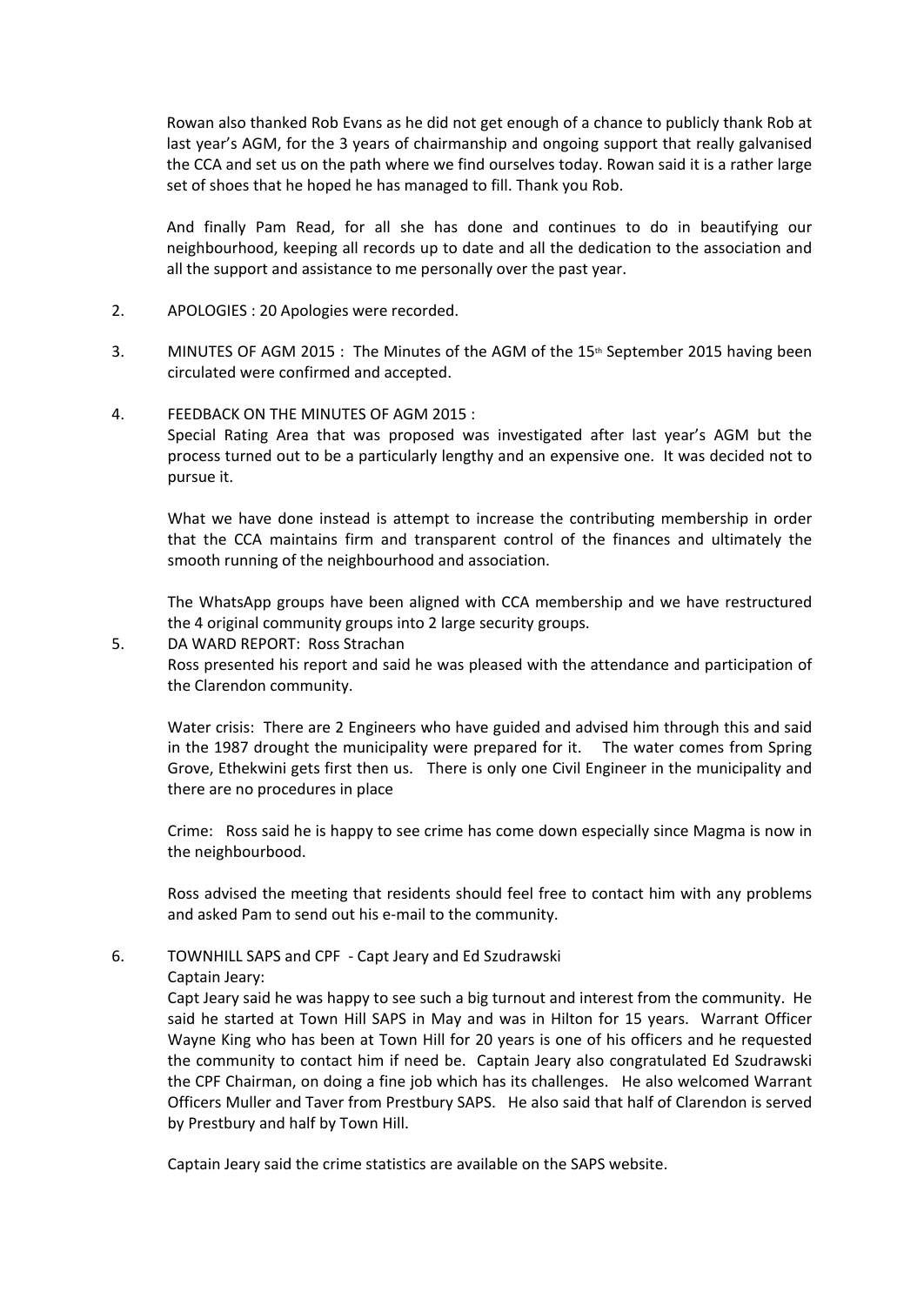Captain Jeary said the SAPS has a good relationship with private security companies. He congratulated the volunteer patrollers in Clarendon and said it is a great initiative by the CCA.

He said if we have any concerns please don't hesitate to contact him.

He thanked Rowan for inviting him and said the SAPS and the CCA have a common goal in keeping the neighbourhood safe and crime free.

### Ed Szudrawski:

Ed thanked the CCA for the invitation and said that Clarendon is at the forefront of neighbourhood watches and other neighbourhoods are following the example set by Clarendon. He said a community without participation is nothing and Clarendon has proved what can be achieved when a community mobilises as one cannot always rely on SAPS.

Good to see a neighbourhood coming together, your homes will be safe and the community will prosper.

7. FINANCES – Dylan

Dylan presented the Financial Statements on the power point and Dylan outlined the income and expenditure. Rowan asked whether there were any queries/questions or comments pertaining to the Financial Statements. Nobody commented and they were adopted.

Rowan thanked Dylan for handling the finances of the CCA and for producing the Financial Statements.

### 8. NEIGHBOURHOOD PATROLS : REPORT DION:

Dion said he cannot thank the patrollers enough for their passion and dedication to this cause. He also thanked the SAPS who don't live in the area who regularly patrol our streets. MAGMA: He said Magma have brought a new and fresh input into what we are doing. The patrollers regularly liaise with them. Since Magma started we have now moved to random patrols, but we can revert at any time.

He also thanked the committee for the hard work they are doing.

9. CLARENDON CRIME STATS – Dion – Comparative stats show that Clarendon accounted for 12-15 house burglaries for the Town Hill precinct where 262 were reported. These burglaries were predominantly at the flats and complexes bordering the conservancy. 3 burglaries were reported on the Prestbury side in December, with suspects gaining access from a hole cut in the fence below Hill Tops Office Park. There were a few incidences of petty theft and a few intruders were disturbed on properties. No reported car theft, murder or armed robbery.

### 10. WHATSAPP GROUPS - Rowan

Rowan outlined to the meeting the structure of the various WhatsApp Groups. The original 4 WhatsApp groups are now chat groups, 2 larger groups have been created for security purposes only. Magma Security group includes all neighbourhood patrollers, Magma guards and management, all alerts from the community security groups are forwarded to this group for appropriate response. A Magma 24/7 group has also been set up for all contracted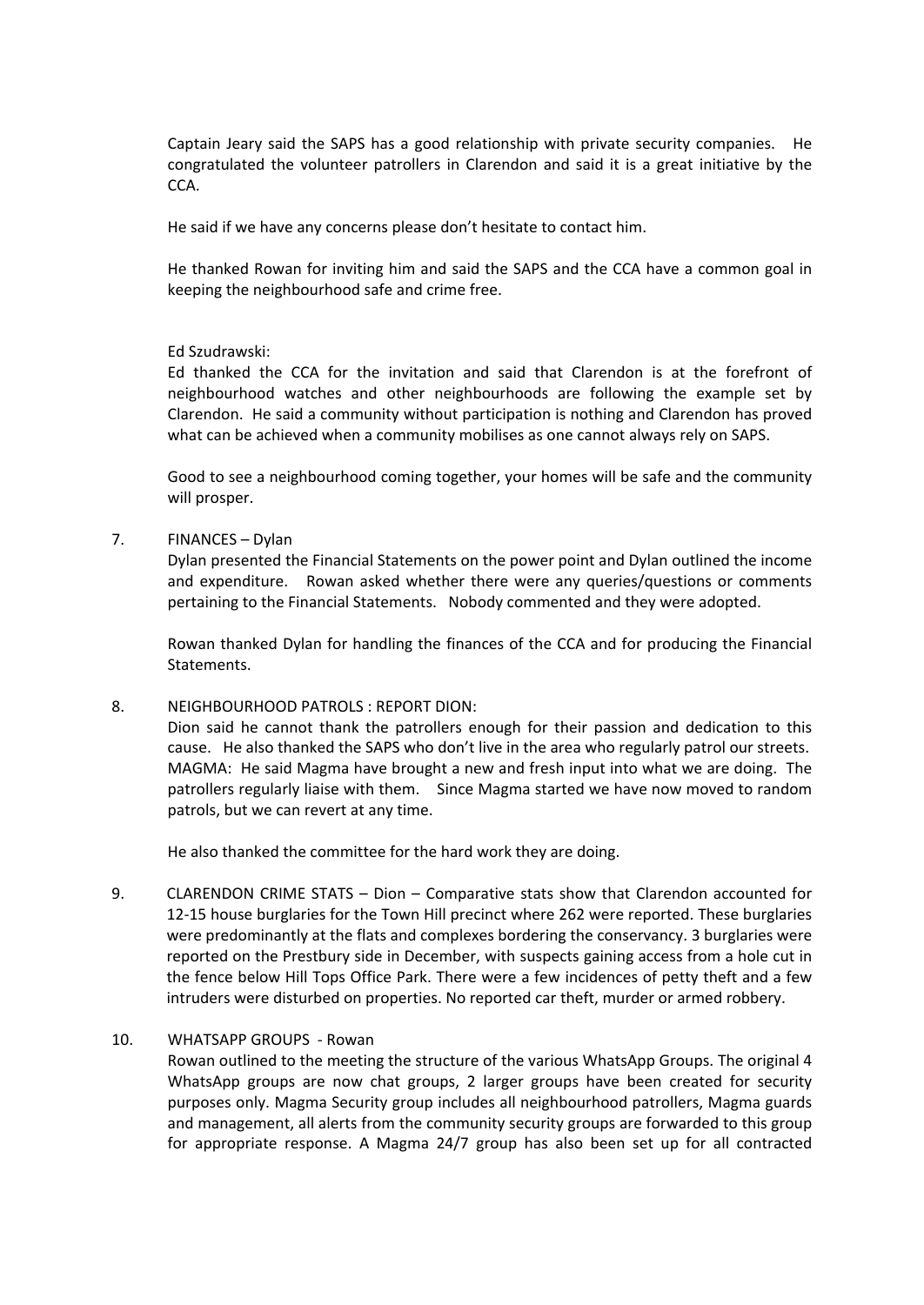clients for direct communication with Magma armed response officers and management in the event of an emergency.

## 11. CAMERAS – Rowan

Licence Plate Recognition (LPR) cameras are being positioned at all the entry points, replacing the old cameras which are being moved and positioned behind Jacaranda School with 2 keeping an eye on the parking lots behind and adjacent to the school and the third camera facing up Villiers Drive, hopefully soon we will have 1 looking over the open veld adjacent to 11 Villiers Drive.

Wi-Fi hotspots are being set up to allow the response officers to observe the cameras on a tablet, while standing off

## 12. MAGMA – Rowan

Following a security presentation and feedback from the community, the CCA approached Shaheen Suleiman, the director of Magma Security Services, and negotiated a monthly patrolling fee that the CCA would finance through the monthly subscriptions to secure a dedicated patrol vehicle with 6 guards who work on a shift rotation system of 2 nights on, 2 days on and 3 days off. The vehicle never leaves the neighbourhood unless to refuel in which case a backup vehicle replaces this vehicle for the short period of refueling.

We also urged any interested households to contract the company for alarm monitoring and armed response which included the proactive patrolling as a service. As such the CCA contributions will be reduced for contracting homes in order that the monthly security cost per household remains fairly consistent. The added feature is that in the event of an emergency, the patrol vehicle is under 2 minutes away as opposed to the industry's accepted standard of 10+ minutes.

The total cost of contracting Magma is R570 including VAT per household with the CCA contribution being reduced to R50 as opposed to R200, giving a total security cost of R620 compared to in Rowan's case, where he was paying R380 and R200 CCA contribution which put his original total security cost at R580, a R40 difference. There is a pensioner's and complex rate per unit, which is R399,00 inclusive of VAT. The home alarm system is connected via radio link to Magma Control and there is a R500 charge for a master remote for the gate to allow the guards access to contracted properties in the event of an emergency. On cancellation of a Magma Contract, this R500 is refundable. If residents wish to upgrade their system then Magma technical department will provide a quotation and install if the quote is accepted. The other huge incentive is that residents sign on for a month to month contract, with a notice period of 20 working days being required to terminate the contract.

This concept is a long term solution to the security of Clarendon and we have been overwhelmed by the backing that this initiative has received. In the 2 months that Magma have been operating in Clarendon, we have seen over 50 homes sign up, and although we have experienced some communication and administration issues, we have worked closely with Magma management to ensure that these minor hiccups are resolved quickly. In order that this initiative remains a permanent fixture and is financially viable for Magma, a further 10-20 contracted homes need to be linked up to achieve that threshold, and by the interest that has been shown recently this is easily achievable.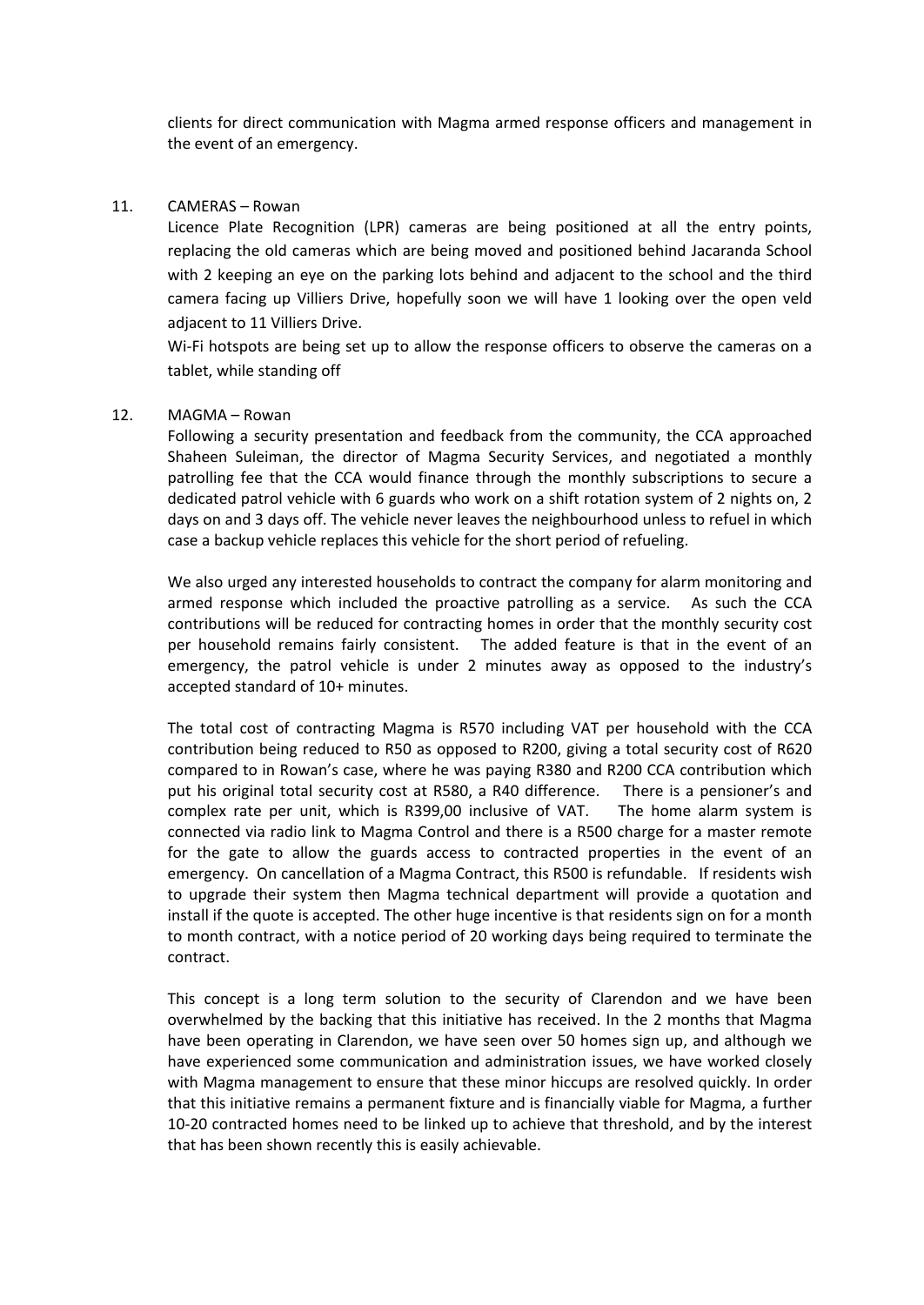Furthermore, all Magma clients are added to a Magma 24/7 WhatsApp group which gives each contracted home a direct link to the Magma guards and staff in the event of an emergency, with a response time from WhatsApp notification to arrival on scene in under a minute. Rowan said he did not think there are too many criminals who would risk taking on that sort of home security.

Rowan said he has donated 2 thermal cups for the vehicle so if residents are in a position, please offer them a cup of coffee or a cold drink to see them through the day or night.

Their supervisor is Nikki Rajkumar, a friendly and unbelievably dedicated man and an asset to Magma and indeed Clarendon.

Magma K9 is Mike Wiid, former SAPS K9, who was always in the local papers for all the right reasons while still with the SAPS, he seems to have his feelers out constantly and be everywhere all of the time, and travels with his full time K9 partner, Numzaan.

Magma have been absolutely amazing since their inception in Clarendon and have stopped and profiled numerous characters on their way into the neighbourhood, most with prior housebreaking convictions, some with rape and theft convictions, 2 known Whoonga addicts and a few with drugs in their possession. The latest incursion into the neighbourhood was by a petty thief who was noticed by TWC staff who subsequently alerted through the security group, where Magma guards were notified. He was tracked down after scaling multiple walls and chased through yards where he was eventually cornered and unfortunately wounded in a yard in Roberts Rd. Town Hill SAPS were notified and to my knowledge picked up all the other suspects and had them profiled.

Refuse day loiterers have been discouraged from entering the neighbourhood and picking through the refuse.

Car guards at Jacaranda/Mama Mia parking area have had their ID documents copied and have been given CCA Staff T-shirts and Clarendon crime watch caps.

Rowan said he would just like to publicly thank and acknowledge all of the Magma staff for their dedication and commitment in the 2 months that they have been looking after us, their reaction times and professionalism is unbelievable. Our decision to contract their services so far has been vindicated and we look forward to many years under your protection.

Rowan said the Magma Contract with CCA is for the patrolling of the neighbourhood, responding to and assessing suspicious persons/vehicles, monitoring cameras in time. Magma will back up other security companies' clients, but are not permitted to enter properties unless directly contracted to home owners as legal implications may apply should an incident occur

# 13. CCA MEMBERSHIP – Rowan 318 in 2016, up from 250 in 2015, and 162 in 2014. Certainly a massive improvement but only representative of 57% of the neighbourhood. We need more to come on board.

### 14. NEW PROJECTS DURING 2016 :

We have taken on a number of new projects in 2016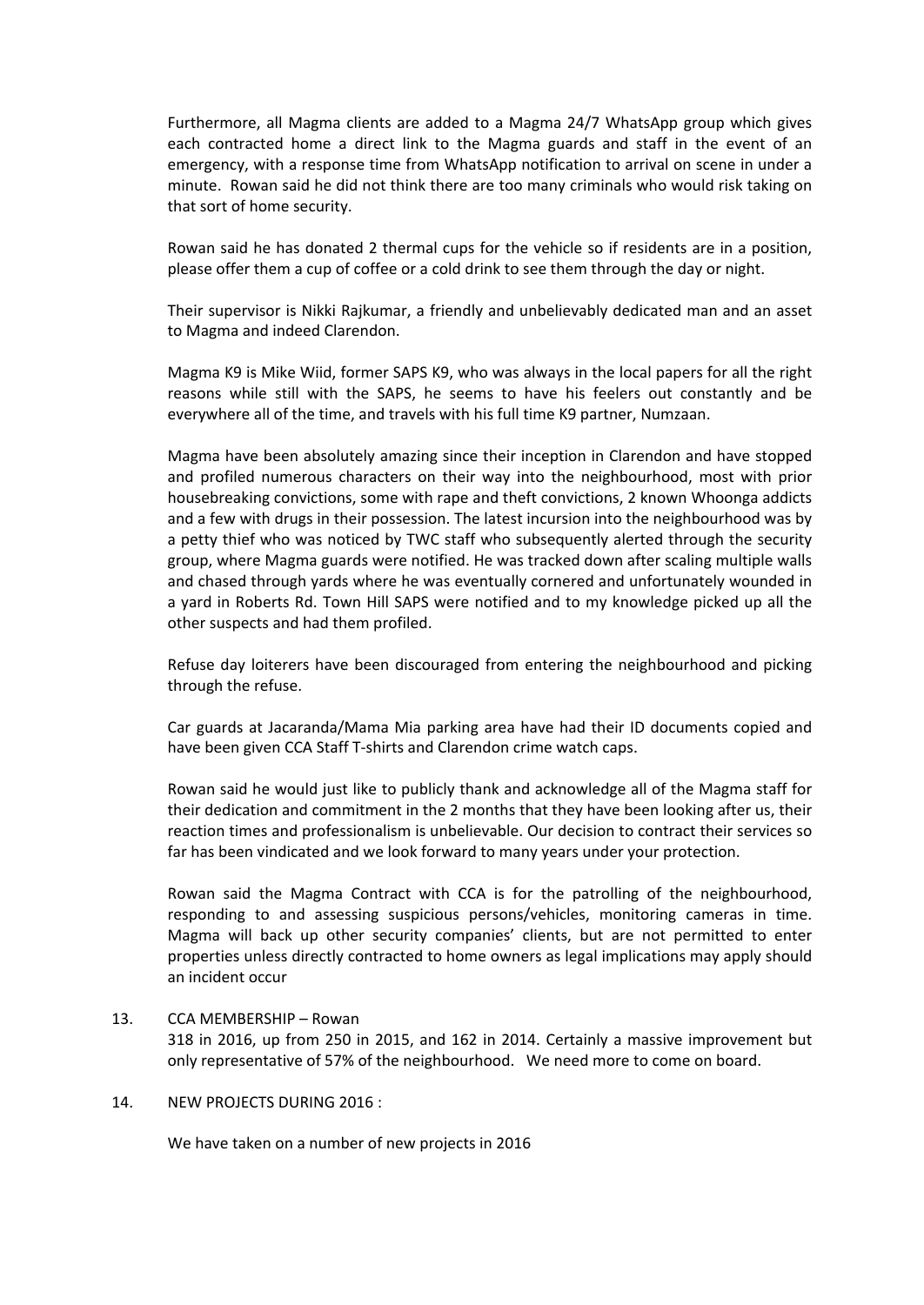- Kei Apple bushes being planted below Villiers Drive lookout along the razor wire. In time this will become a hedge which will act as a natural crime barrier, is indigenous and will provide food for the local monkeys and birds.
- Roberts Rd Bridge fencing,
	- o Refuse removal operations during the municipal strikes last year generated donations and together with generous individual contributions to the CCA afforded the construction of the Roberts Rd fencing which is being maintained and will soon have bougainvillea planted to eventually hide the razor wire and become more aesthetically pleasing in the future. This bridge has for many years been a hotspot for criminal activity with many staff members being mugged. The fence has dramatically reduced criminal activity in that area, however there are still an alarming number of vagrants sleeping under the bridge and creating a huge mess with potential health and security implications. This needs to be addressed at municipal level. Rowan called on Ross if he wouldn't mind addressing that for us.
- License Plate Recognition cameras replacing some old cameras at entry points
- Old cameras positioned behind Jacaranda School with 2 keeping an eye on the parking lots behind and adjacent to the school and the third camera facing up Villiers Drive, hopefully soon we will have 1 looking over the open veld adjacent to 11 Villiers Drive.
- Wi-Fi hotspots allowing guards to observe the cameras while standing off
- Magma/CCA Sign boards
- General cleaning operations and gardening by Brian, who is recognisable by his yellow CCA STAFF shirt and cap
- Car guards at Mamma Mia/Meat up have been given caps and shirts and we have copies of their ID documents on file.

# 15. COMMITTEE 2017

| Chairman  | Rowan White |
|-----------|-------------|
| Secretary | Pam Read    |
| Treasurer | Dylan Horn  |

## 16. GENERAL

# 16.1. SPEED HUMPS:

There have been multiple requests for speed humps for Kitchener, Moreland and Villiers Drive next to the school. We will need to establish public commitment and consensus.

A motivational letter will be required from the CCA to Msunduzi Transportation: Lindelwa.mngenela@msunduzi.gov.za. We will need to take this up and get support through the Ward Committee, as there will be numerous requests during the year throughout the ward. He asked Councillor Ross Strachan to follow up and rank them so that when finance becomes available there is consensus.

16.2. ESTHER HOUSE : Rowan appealed for old clothes or children's toys in support of a safe house situated in the neighbourhood for abused women who very often arrive with only the clothes on their back; either pregnant or with very young children with absolutely nothing. A team of ladies has volunteered to be contact people and collection points for this initiative.